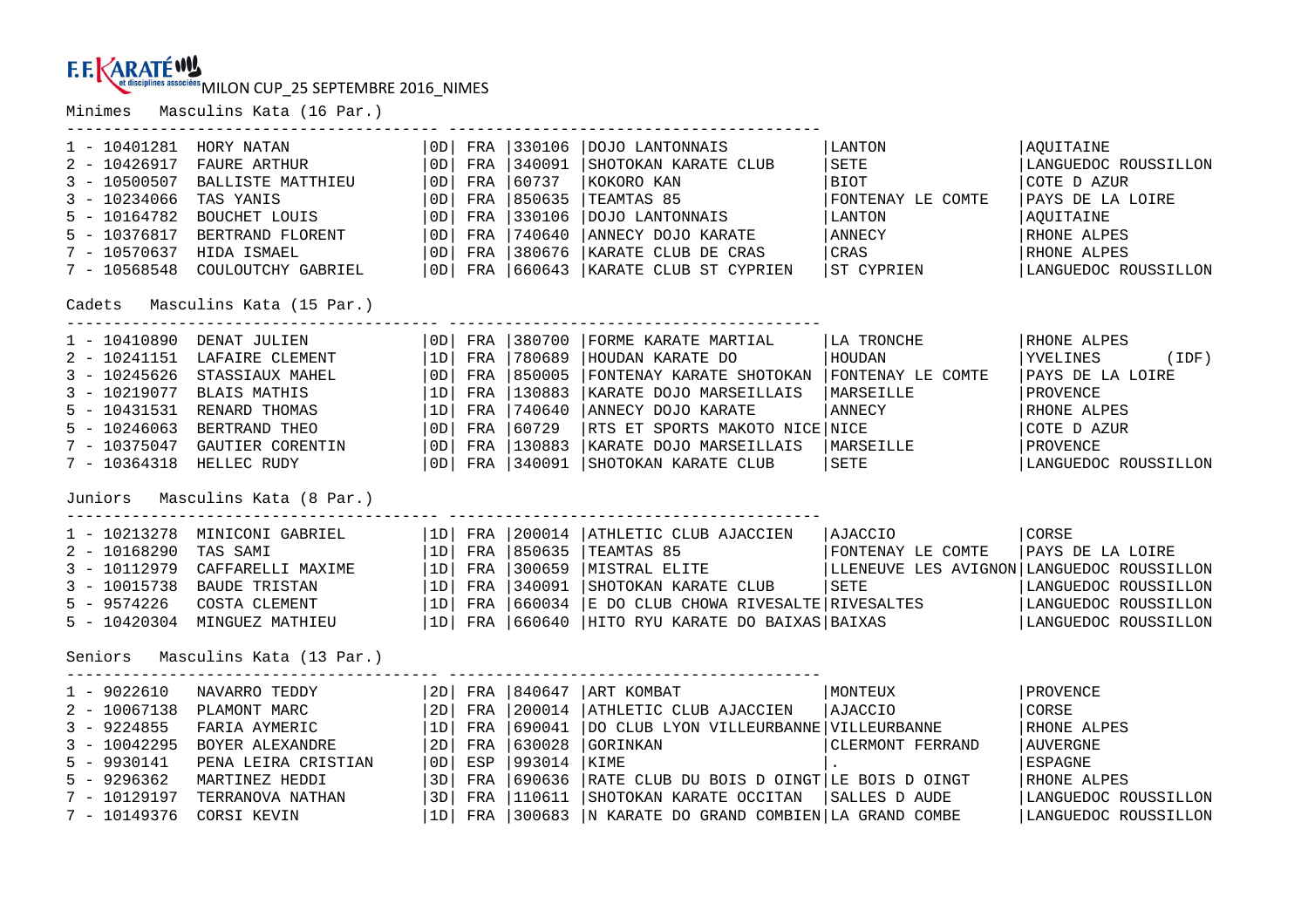MILON CUP\_25 SEPTEMBRE 2016\_NIMES

---------------------------------------- ----------------------------------------

Minimes Féminins Kata (14 Par.)

| $1 - 10608970$<br>$2 - 10794505$   | GIANNECHINI JULIETTE<br>MORIN CHIARA | 0D.<br>OD      | FRA<br>FRA | 200014<br>440614 | ATHLETIC CLUB AJACCIEN<br>KARATE CLUB GENESTON | AJACCIO<br>GENESTON                       | CORSE<br>PAYS DE LA LOIRE |  |
|------------------------------------|--------------------------------------|----------------|------------|------------------|------------------------------------------------|-------------------------------------------|---------------------------|--|
| $3 - 10596291$                     | CHAMPAGNE MARION                     | 0 <sub>D</sub> | FRA        | 770616           | C K S EN PAYS CRECOIS                          | VOULANGIS                                 | SEINE ET MARNE (IDF)      |  |
| $3 - 10467246$                     | SAMPIERI CASSANDRA                   | 0D.            | FRA        | 200642           | KARATE CLUB GOJU RYU                           | <b>BORGO</b>                              | CORSE                     |  |
| $5 - 10301900$                     | MERMILLOD BLONDIN MATHIL             | 0D             | FRA        | 740016           | UB DE HAUTE SAVOIE SEYNOD SEYNOD               |                                           | RHONE ALPES               |  |
| $5 - 10472177$                     | <b>NOYER AUREANNE</b>                | 0 <sub>D</sub> | FRA        | 310651           | K S C                                          | CADOURS                                   | MIDI PYRENEES             |  |
| $7 - 10549042$                     | SAVORGNAN FANCHON                    | 0D             | FRA        | 420616           | KARATE CLUB DE FIRMINY                         | FIRMINY                                   | RHONE ALPES               |  |
| $7 - 10492479$                     | THOMAS ANGELIQUE                     | 0D             |            |                  | SAMOURAI 83 TOULON                             | TOULON                                    | COTE D AZUR               |  |
| FRA 830088                         |                                      |                |            |                  |                                                |                                           |                           |  |
| Féminins Kata (12 Par.)<br>Cadets  |                                      |                |            |                  |                                                |                                           |                           |  |
| 1 - 10347970 ULRIC INES            |                                      | 1D             |            | FRA 130243       | KARATE CLUB LE RONIN                           | MARSEILLE                                 | <i>FROVENCE</i>           |  |
| $2 - 10241918$                     | SANCHEZ EMMA                         | 1D             |            | FRA 740016       | UB DE HAUTE SAVOIE SEYNOD SEYNOD               |                                           | RHONE ALPES               |  |
| $3 - 10275355$                     | POLGE LAURYN                         | 1D             |            | FRA 740640       | ANNECY DOJO KARATE                             | ANNECY                                    | RHONE ALPES               |  |
| $3 - 10402122$                     | NART LOANE                           | 0D             | FRA        | 400007           | CARROSSE OLYMPIQUE KARATE   BISCARROSSE        |                                           | AQUITAINE                 |  |
| $5 - 10548769$                     | BAHL LOU-ANN                         | $\overline{0}$ |            | FRA 850004       | KARATE CLUB DE CHANTONNAY CHANTONNAY           |                                           | PAYS DE LA LOIRE          |  |
| $5 - 10300881$                     | SEVERAN LEA                          | 1D             | FRA        | 60729            | RTS ET SPORTS MAKOTO NICE NICE                 |                                           | COTE D AZUR               |  |
| 7 - 10638544                       | DEREU ZOE                            | OD             |            | FRA 1380676      | KARATE CLUB DE CRAS                            | CRAS                                      | RHONE ALPES               |  |
| $7 - 10303588$                     | SANGIOVANNI CHLOE                    | 1D             |            | FRA 300659       | MISTRAL ELITE                                  | LLENEUVE LES AVIGNON LANGUEDOC ROUSSILLON |                           |  |
| Féminins Kata (18 Par.)<br>Juniors |                                      |                |            |                  |                                                |                                           |                           |  |
| 1 - 10093511 FRIEH LOUISE          |                                      | 1D             |            | FRA 1680652      | ENERGY KARATE CLUB                             | ANDOLSHEIM                                | ALSACE                    |  |
| $2 - 10446602$                     | CAEL JOHANNA                         | 1D             |            | FRA 1310084      | KARATE CLUB LE VERNET                          | VERNET                                    | MIDI PYRENEES             |  |
| $3 - 10147254$                     | BAGUET LUCIE                         | 1D             | FRA        | 680618           | KARATE CLUB HORBOURG WIHR HORBOURG WIHR        |                                           | ALSACE                    |  |
| $3 - 10166247$                     | OZANNE MARINE                        | 1D             | FRA        | 330106           | DOJO LANTONNAIS                                | LANTON                                    | AQUITAINE                 |  |
| $5 - 10297084$                     | EL AHMER SAMIA                       | 1D             | FRA        | 300659           | MISTRAL ELITE                                  | LLENEUVE LES AVIGNON LANGUEDOC ROUSSILLON |                           |  |
| $5 - 10081064$                     | SALOMON LEA                          | 1D             | FRA        | 300659           | MISTRAL ELITE                                  | LLENEUVE LES AVIGNON LANGUEDOC ROUSSILLON |                           |  |
| $7 - 10401285$                     | HORY SAVANNAH                        | 1D             |            | FRA 330106       | DOJO LANTONNAIS                                | LANTON                                    | AOUITAINE                 |  |
| $7 - 10246062$                     | BERTRAND JULIE                       | 1D             |            | FRA 60729        | RTS ET SPORTS MAKOTO NICE NICE                 |                                           | COTE D AZUR               |  |
| Féminins Kata (16 Par.)<br>Seniors |                                      |                |            |                  |                                                |                                           |                           |  |
| $1 - 9459058$                      | FERACCI LAETITIA                     | 2D             |            | FRA 200014       | ATHLETIC CLUB AJACCIEN                         | AJACCIO                                   | CORSE                     |  |
| $2 - 10061159$                     | GANDIT CLAIRE                        | 2D             |            | FRA   740640     | ANNECY DOJO KARATE                             | ANNECY                                    | RHONE ALPES               |  |
| $3 - 10347609$                     | MIRALLES OLLER CHARLOTTE 2D          |                | FRA        | 510618           | AMICALE JAMIN                                  | REIMS                                     | CHAMPAGNE ARDENNE         |  |
| $3 - 10385945$                     | PELE AURELIE                         | 4D             | FRA        | 370615           | KARATE CLUB VAL DE CISSE                       | NAZELLES NEGRON                           | <b>TBO</b>                |  |
| $5 - 9558471$                      | GABRIEL CHARLENE                     | 1D             | FRA        | 310633           | KARATE CLUB DE LAMASQUERE LAMASQUERE           |                                           | MIDI PYRENEES             |  |
| $5 - 10422729$                     | LACOMBE SOPHIE                       | 1D             | FRA        | 690041           | DO CLUB LYON VILLEURBANNE VILLEURBANNE         |                                           | RHONE ALPES               |  |
| $7 - 10230823$                     | TARNUS MYRHA                         | 1D             |            | FRA 1300683      | N KARATE DO GRAND COMBIEN LA GRAND COMBE       |                                           | LANGUEDOC ROUSSILLON      |  |
| $7 - 10476028$                     | MARTINEZ MARIE                       | 1D             |            | FRA 130883       | KARATE DOJO MARSEILLAIS                        | <b>MARSEILLE</b>                          | PROVENCE                  |  |